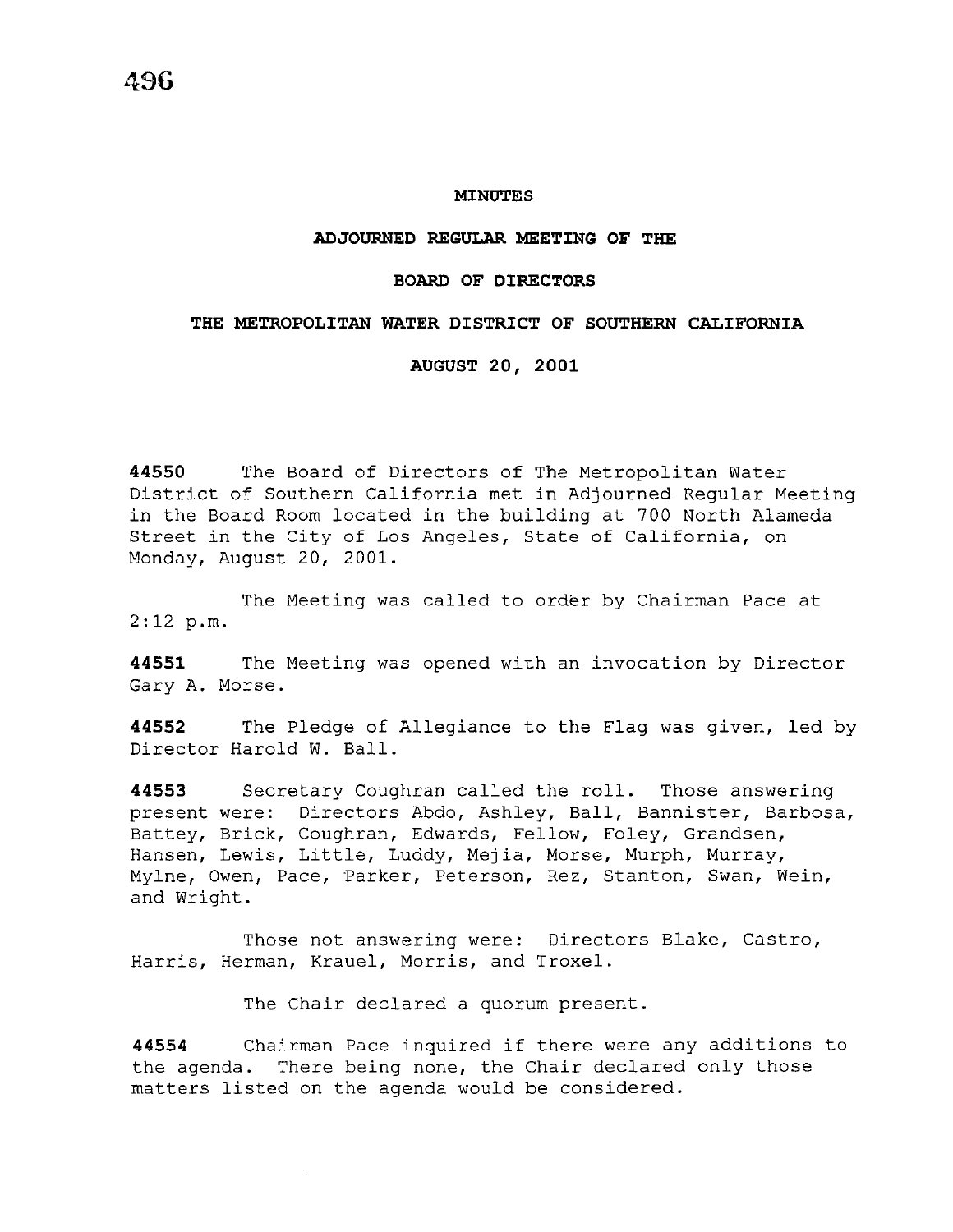**44555** Chairman Pace invited members of the public to address the Board on matters within the Board's jurisdiction.

David Czamanske of the Sierra Club distributed three documents to the Board on the Cadiz project, as follows: Letter to Metropolitan's Board from the Sierra Club, signed by Mr. Czamanske and dated August 20, 2001; letter to Interior Secretary Norton dated August 1, 2001, from Senator Diane Feinstein and Congressmen Ken Calvert and Jerry Lewis; and a report entitled "Economic Evaluation of the Cadiz Groundwater Storage and Dry Year Supply Project, Metropolitan Water District of Southern California," dated July 16, 2001, prepared by The Pacific Institute for Studies in Development, Environment, and Security, under the supervision of Gary Wolff. Mr. Czamanske requested the Board review these documents.

**44556** There being no objection, the Chair ordered the reading of the Minutes of the Meeting of July 10, 2001, dispensed with, a copy having been mailed to each Director.

Director Stanton moved, seconded by Director Hansen and carried, approving the foregoing Minutes as mailed.

**44557** Chairman Pace presented to Director Judy Abdo a pin emblematic of her five years of service on Metropolitan's Board representing the City of Santa Monica since June 11, 1996.

**44558** The Chair reported there are no new committee appointments.

**44559** Chairman Pace reported on events in which he participated on behalf of Metropolitan, as follows: On July 11 and 12 the Chair, Directors Morse and Peterson, Vice President-State Water Project Resources Quinn, and Board Executive Officer Ivey participated in a tour of the Sacramento Valley with the Northern California Water Association. On July 19 Chairman Pace, Messrs. Quinn and Ivey attended the Subcommittee on Water and Power hearing in Washington, D.C. The Chair testified on Senator Feinstein's bill regarding CALFED, which focused on three issues with water quality being the key concern. A copy of the Chair's testimony was distributed to each Director. On July 27 the laser-guided, 220-foot long tunneling boring machine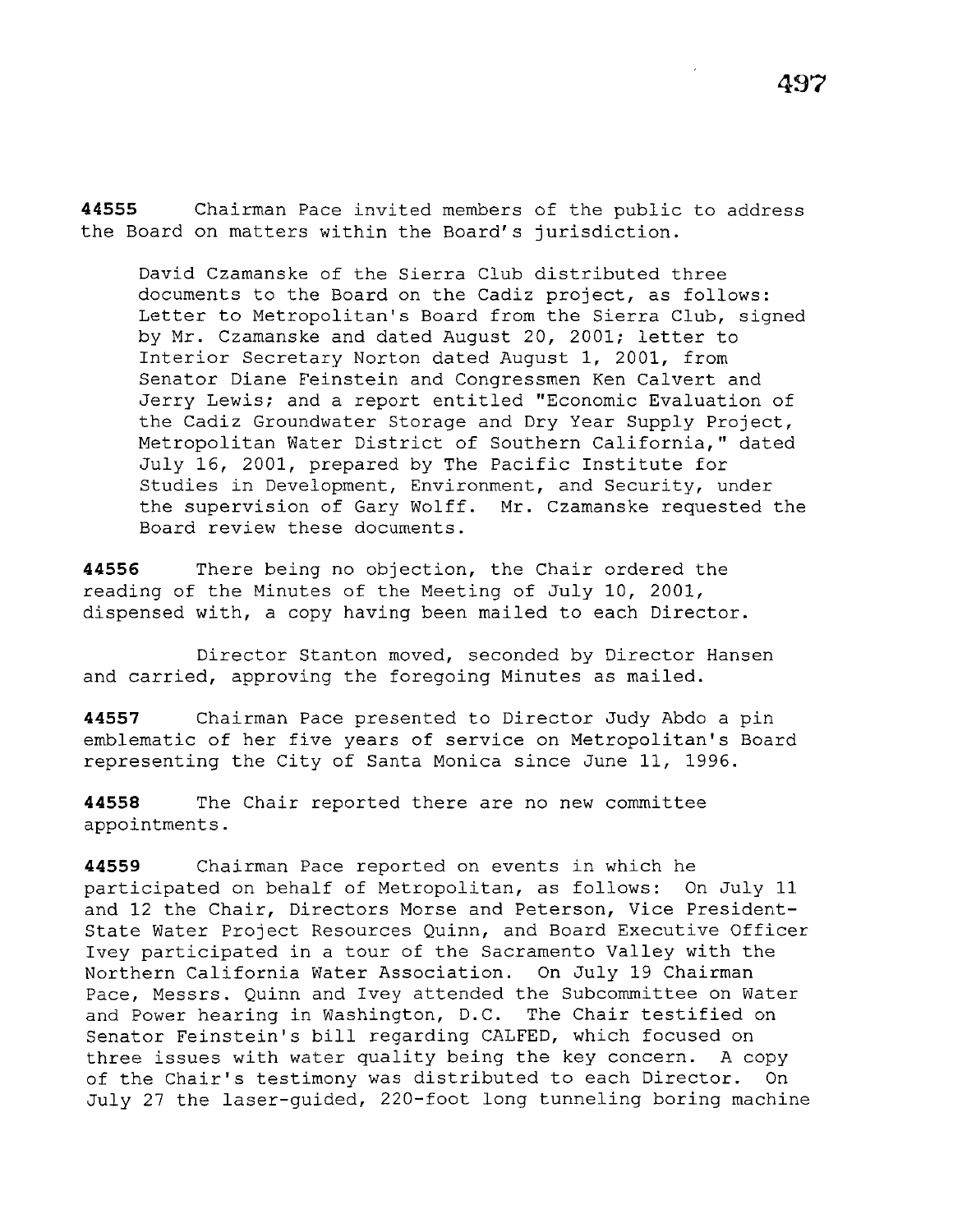cut through the final portion of the Badlands Tunnel to mark the breakthrough of an important milestone for Metropolitan's Inland Feeder project. The project with its 44 miles of pipeline and tunnel will secure a more reliable water supply for Southern California. More than 200 people, including the news media, turned out for this event. Video clips from various television channels were shown marking this event.

**44560** Subcommittee on Rate Structure Implementation Chair Brick reported that at the last meeting of the subcommittee on June 26, staff presented the Integrated Resource Plan review. Since that meeting staff has requested the member agencies to present estimates of contract amounts. Certain member agencies have been working together on proposed alternative approaches to implement the rate structure in accordance with the principles that the Board approved last December with the rate structure action plan. Included in these alternatives are proposals coming from a consortium of different agencies, including Calleguas, Central and West Basin, Los Angeles, and Eastern, as well as an alternative by MWDOC suggesting a phased approach to the rate structure implementation. In order to gain full benefit of the discussion of these ideas and their impacts on the implementation of the rate structure, the subcommittee will have a meeting on September 10, 2001, to lay out the different alternatives. A full workshop is scheduled for Tuesday, September 25, on all the rate structure issues.

**44561** A letter from the Chief Executive Officer signed August 17, 2001, was presented, reporting that the Original Certificates of the County Auditors for the six counties in which areas of the District lie are on file in the Office of the Controller, certifying the fiscal year 2001/02 assessed valuations of all property used for calculating Metropolitan's tax. There being no objection, Chairman Pace ordered the tabulations transmitted with the foregoing letter from the Chief Executive Officer setting forth the assessed valuations, percentage participation, and vote entitlement of member public agencies of The Metropolitan Water District of Southern California, as of August 20, 2001, based on certificates of assessed valuation of property taxable by Metropolitan for fiscal year 2001/02, as submitted by the various County Auditors, be filed, reported in the Minutes, and that the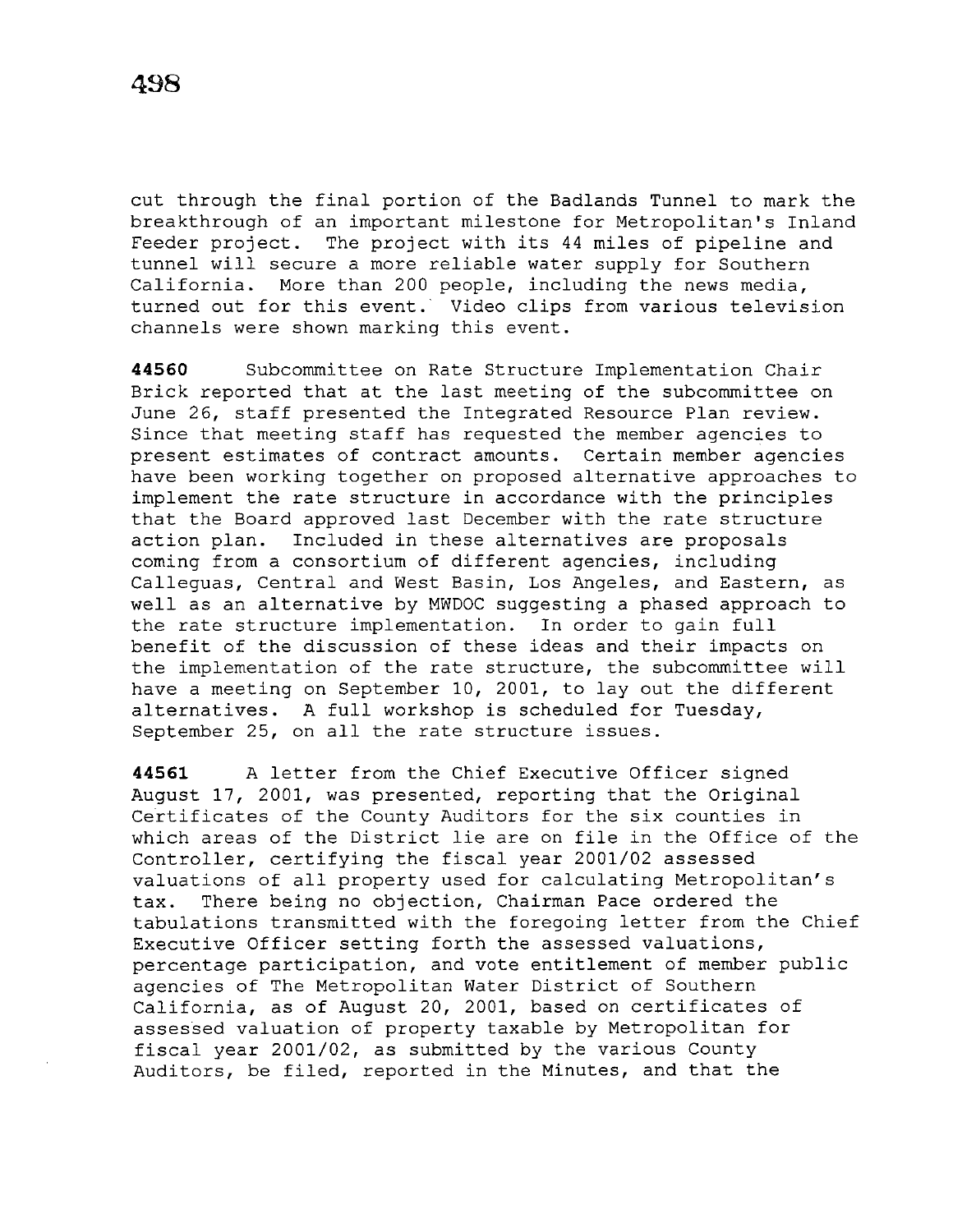Executive Secretary be directed to send a copy to each absent Director and to each member public agency.

Assessed Valuations, Percentage Participation, and Vote Entitlement of Member Public Agencies of The Metropolitan Water District of Southern California as of August 20, 2001

## Assessed Valuation

|                         | Amount                     | Percent  | Vote        |
|-------------------------|----------------------------|----------|-------------|
| Member Agency           | Certified                  | of Total | Entitlement |
|                         |                            |          |             |
| Anaheim                 | \$21,586,539,661           | 1.87     | 2,159       |
| Beverly Hills           | 11,832,948,080             | 1.02     | 1,183       |
| Burbank                 | 10,605,422,171             | 0.92     | 1,061       |
| Calleguas MWD           | 46, 109, 547, 245          | 4.00     | 4,611       |
| Central Basin MWD       | 68,048,222,558             | 5.90     | 6,805       |
| Compton                 | 1,929,744,916              | 0.17     | 193         |
| Eastern MWD             | 23, 138, 845, 310          | 2.01     | 2,314       |
| Foothill MWD            | 7,281,032,849              | 0.63     | $-728$      |
| Fullerton               | 8,220,124,738              | 0.71     | 822         |
| Glendale                | 13,529,491,445             | 1.17     | 1,353       |
| Inland Empire Utilities |                            |          |             |
| Agency                  | 40, 563, 485, 634          | 3.52     | 4,056       |
| Las Virgenes MWD        | 11,011,086,546             | 0.95     | 1,101       |
| Long Beach              | 20, 447, 635, 794          | 1.77     | 2,045       |
| Los Angeles             | 227, 767, 670, 362         | 19.75    | 22,777      |
| MWD of Orange County    | 198, 271, 146, 799         | 17.20    | 19,827      |
| Pasadena                | 10,980,432,772             | 0.95     | 1,098       |
| San Diego County        |                            |          |             |
| Water Authority         | 197, 612, 285, 193         | 17.14    | 19,761      |
| San Fernando            | 875, 264, 844              | 0.08     | 88          |
| San Marino              | 2,503,890,443              | 0.22     | 250         |
| Santa Ana               | 12,908,647,281             | 1.12     | 1,291       |
| Santa Monica            | 13,434,099,232             | 1.17     | 1,344       |
| Three Valleys MWD       | 30, 242, 353, 104          | 2.62     | 3,024       |
| Torrance                | 14,069,716,589             | 1.22     | 1,407       |
| Upper San Gabriel       |                            |          |             |
| Valley MWD              | 42,964,083,620             | 3.73     | 4,296       |
| West Basin MWD          | 80,860,728,741             | 7.01     | 8,086       |
| Western MWD             | 36, 272, 496, 185          | 3.15     | 3,627       |
| TOTAL ASSESSED          |                            |          |             |
| VALUATIONS WITHIN       |                            |          |             |
| DISTRICT                | <u>\$1,153,066,942,112</u> | 100.00   | 115,307     |

The above valuations include only those which have been certified by the County Auditors, in accordance with Section 305 of the Metropolitan Water District Act, Statutes of 1969, as amended. The certified valuations have been reduced to reflect Homeowners' Property Exemptions and do not include areas excluded from the District.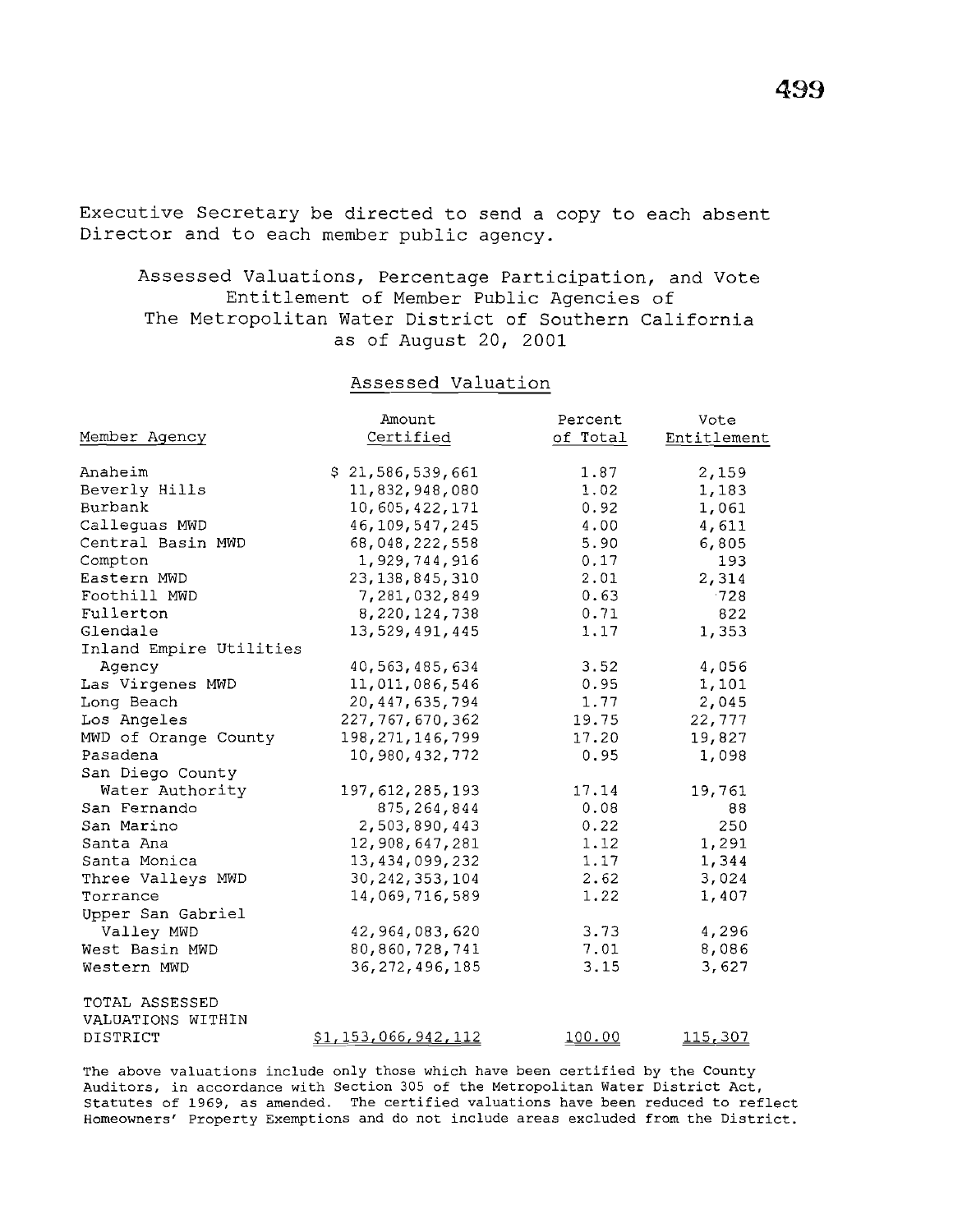**44562** Audit, Budget and Finance Committee Chairman Bannister moved, seconded by Director Hansen, that the Board adopt **Resolution 8763** which fixes the District's secured property tax rate for District purposes for fiscal year 2001/02 at .0077 percent of assessed valuations and an unsecured property tax rate of .0088 percent, together with various tax rates for annexation charges due Metropolitan, thereby producing a total levy of \$106.5 million, including an allocation estimated at \$12.3 million for countywide taxes on utilities. After allowing for estimated delinquencies, allocations for redevelopment agencies and adjustments for supplemental tax collections and prior years' tax collections, this results in projected net tax revenues of \$100.8 million, as set forth in the Chief Executive Officer's letter signed August 17, 2001; said Resolution entitled:

# **A RESOLUTION LEVYING TAXES FOR THE FISCAL YEAR COMMENCING JULY 1, 2001 AND ENDING JUNE** 30, **2002 FOR THE PURPOSES OF THE METROPOLITAN WATER DISTRICT OF SOUTHERN CALIFORNIA**

The Chair called for a vote on the motion.

The following is a record of the vote on the motion:

Ayes: Anaheim (Dir. Stanton, 2,159 votes), Burbank (Dir. Battey, 1,061 votes), Calleguas Municipal Water District (Dir. Grandsen, 4,611 votes), Central Basin Municipal Water District (Dirs. Morse and Pace, 6,805 votes), Compton (Dir. Murph, 193 votes), Eastern Municipal Water District (Dir. Ashley, 2,314 votes), Foothill Municipal Water District (Dir. Edwards, 728 votes), Glendale (Dir. Rez, 1,353 votes), Las Virgenes Municipal Water District (Dir. Peterson, 1,101 votes), Long Beach, (Dir. Hansen, 2,045 votes), Los Angeles (Ayes: Dirs. Luddy and Wein. Absent: Dirs. Castro and Herman. 22,777 votes), Municipal Water District of Orange County (Dirs. Bannister, Foley, Owen, and Swan, 19,827 votes), Pasadena (Dir. Brick, 1,098 votes), San Diego County Water Authority (Ayes: Dirs. Ball, Lewis, and Parker. Absent: Dir. Krauel. 19,761 votes), San Fernando (Dir. Mejia, 88 votes), Santa Ana (Dir. Coughran, 1,291 votes), Santa Monica (Dir. Abdo, 1,344 votes), Three Valleys Municipal Water District (Dir. Barbosa, 3,024 votes), Torrance (Dir. Wright, 1,407 votes), Upper San Gabriel Valley Municipal Water District (Dir. Fellow, 4,296 votes), West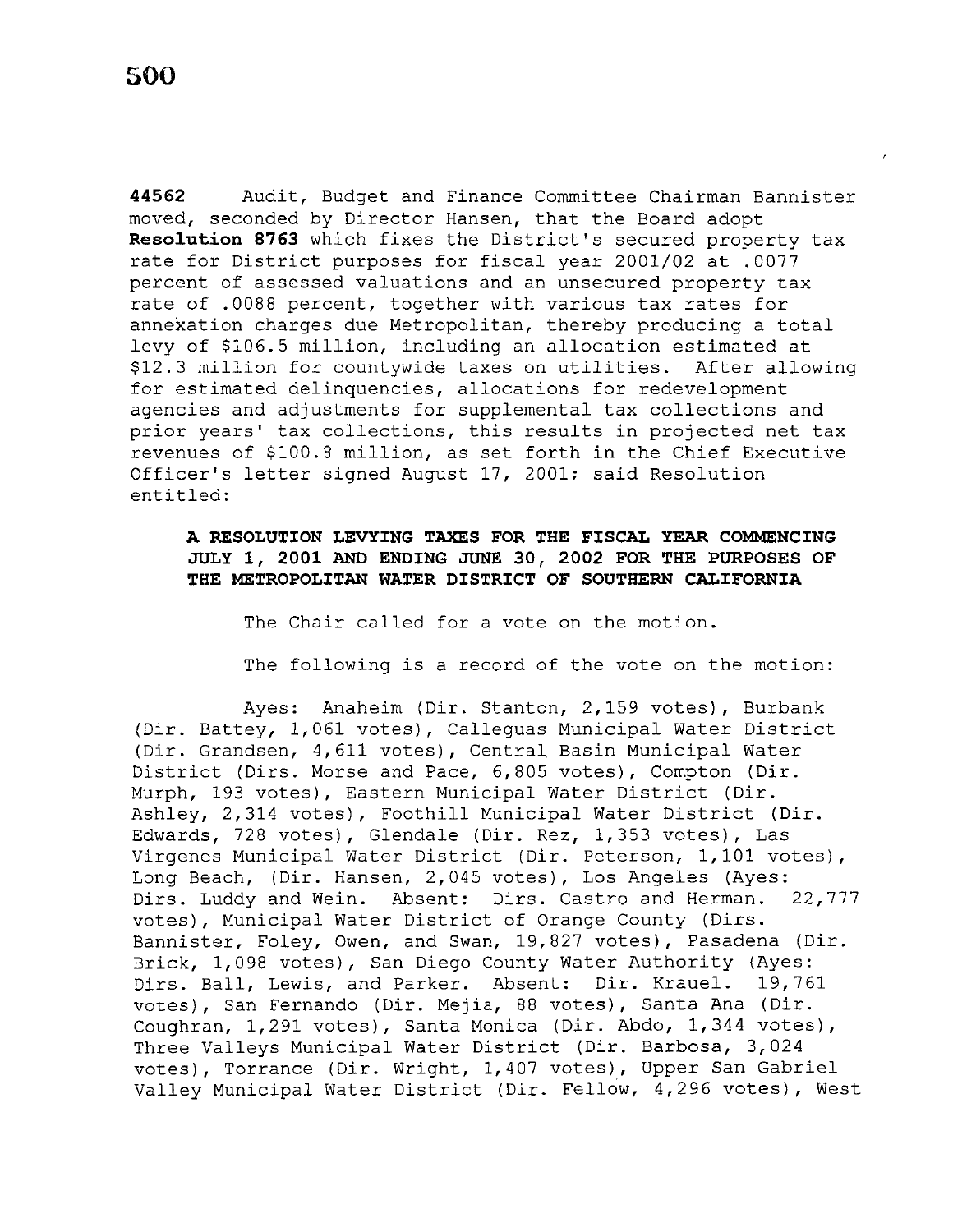Basin Municipal Water District (Dirs. Little and Murray, 8,086 votes), Western Municipal Water District of Riverside County (Dir. Mylne, 3,627 votes). Total 108,996 votes.

Noes: None.

Absent: Beverly Hills (Dir. Harris, 1,183 votes), Fullerton (Dir. Blake, 822 votes), Inland Empire Utilities Agency (Dir. Troxel, 4,056 votes), San Marino (Dir. Morris, 250 votes). Total 6,311 votes.

The Chair declared **Resolution 8763** adopted by a vote of 108,996 ayes and 6,311 absent, representing more than the required two-thirds vote.

**44563** Regarding the Colorado River, Bay-Delta and CALFED matters, and the summary of District activities, Chief Executive Officer Gastelum referred to his monthly activity report for July signed August 6, 2001.

**44564** General Counsel Walston referred to his activity report dated July 31, 2001.

In *San Diego County Water Authority,* et *al. v. Metropolitan and the City of Los Angeles* (Preferential Rights Case), San Diego filed an amended complaint naming all member agencies as parties to the litigation. Metropolitan's response is due August 31, 2001. Two meetings have been held with the member agencies to go over the amended complaint and to develop strategies.

In *Metropolitan v. All Persons Interested* (Wheeling Case), Judge Ronald Robie of the Sacramento Superior Court granted Metropolitan's motion to dismiss the case on ground of mootness so the wheeling case is complete.

In *Soboba Band of Mission Indians v. Metropolitan,* the District Court has set trial for October 29, 2002, a fairly early trial date for a case of this complexity. The parties are now attempting to settle the case. A meeting is being scheduled with all the parties for some time in early September of this year.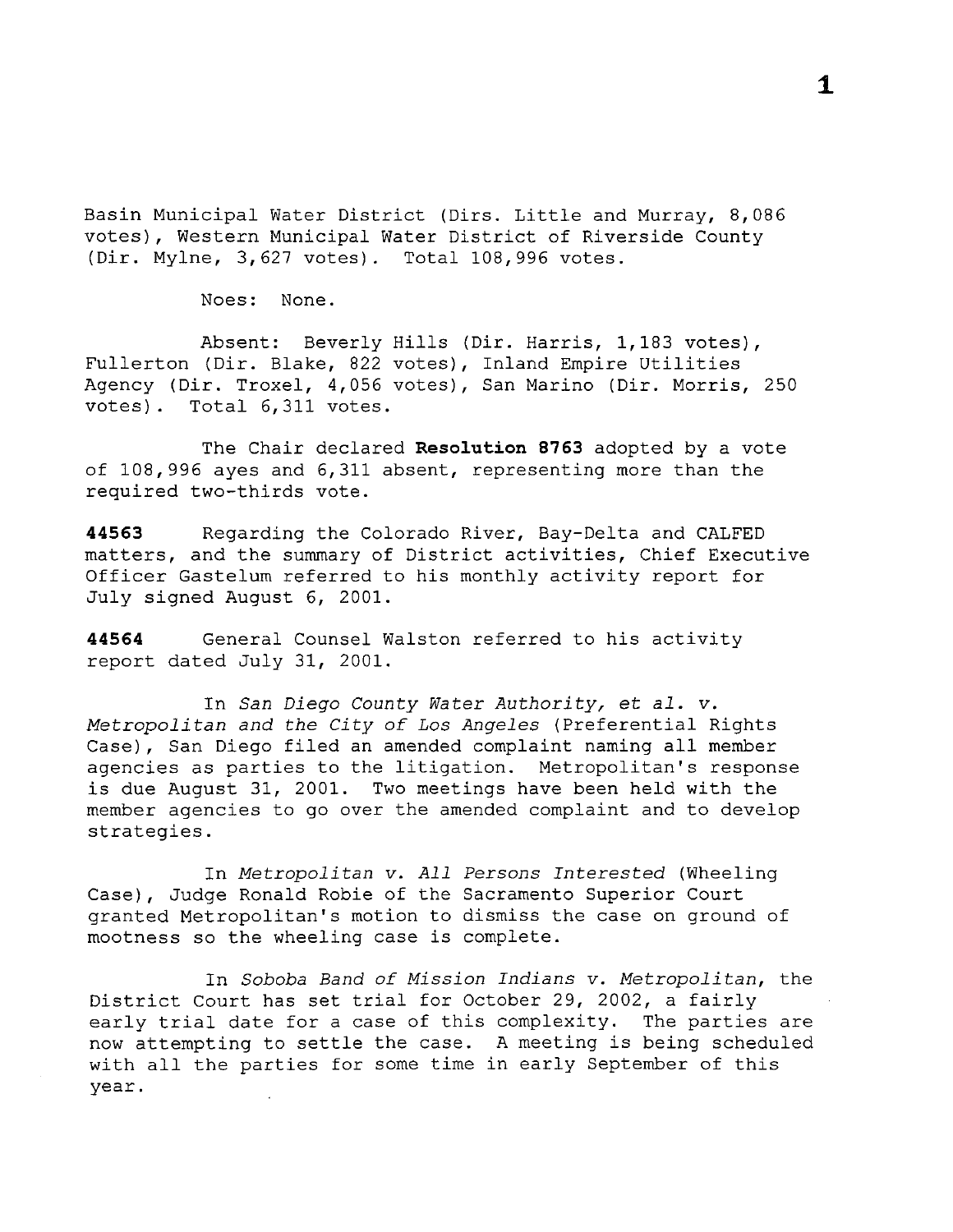In *Dewayne Cargill,* et *al. v Metropolitan,* et *al.,*  oral argument is set for tomorrow, August 21, before the Appeals<br>Court. There may be some early indication from the court about There may be some early indication from the court about the dissolution of the case, if not an actual decision.

In *State Water Contractors v. EBMUD,* the State Water Contractors and several agencies, including Metropolitan, filed an action against East Bay Municipal Utility District (EBMUD) on the grounds that EBMUD have violated the California Environmental Quality Act by changing the diversion point from the American River to the Sacramento River without providing an adequate discussion on the Environmental Impact Report. The case is being watched very closely and further reports will be made to the Board.

**44565** The reports of the Standing Committees are as follows:

On behalf of the Executive Committee, Chairman Pace reported that at its meeting on July 24, the committee heard reports on the activities of the Colorado River Board and on the Chief Executive Officer's report for the month of July. The Chair stated that five Board workshops on Energy Development, Water Quality Issues and Treatment, CALFED, Rate Structure, and Phase 8 will be scheduled for the remaining months in the year which will be included in the meeting schedules distributed to the Board. The committee approved Agenda Items 8-10 and 9-11. Vice Chair Peterson requested that Item 9-11 be moved to the Consent Calendar. The Chair then called on Director Battey for an update on the Ethics Officer recruitment.

Director Battey reported that last week the ad hoc committee interviewed two potential recruiting firms, and two more interviews will be held this Thursday. There is the possibility that another recruiter will also be interviewed on Thursday. The interview process for a recruiting firm should be completed by the end of this week.

Chairman Pace reported that at its last meeting, the Special Committee on the Water Education Center and Museum discussed the creation of a foundation to support Metropolitan's water education center and museum. The organization created will support Metropolitan's mission as it relates to educating the public about water resource management and related issues.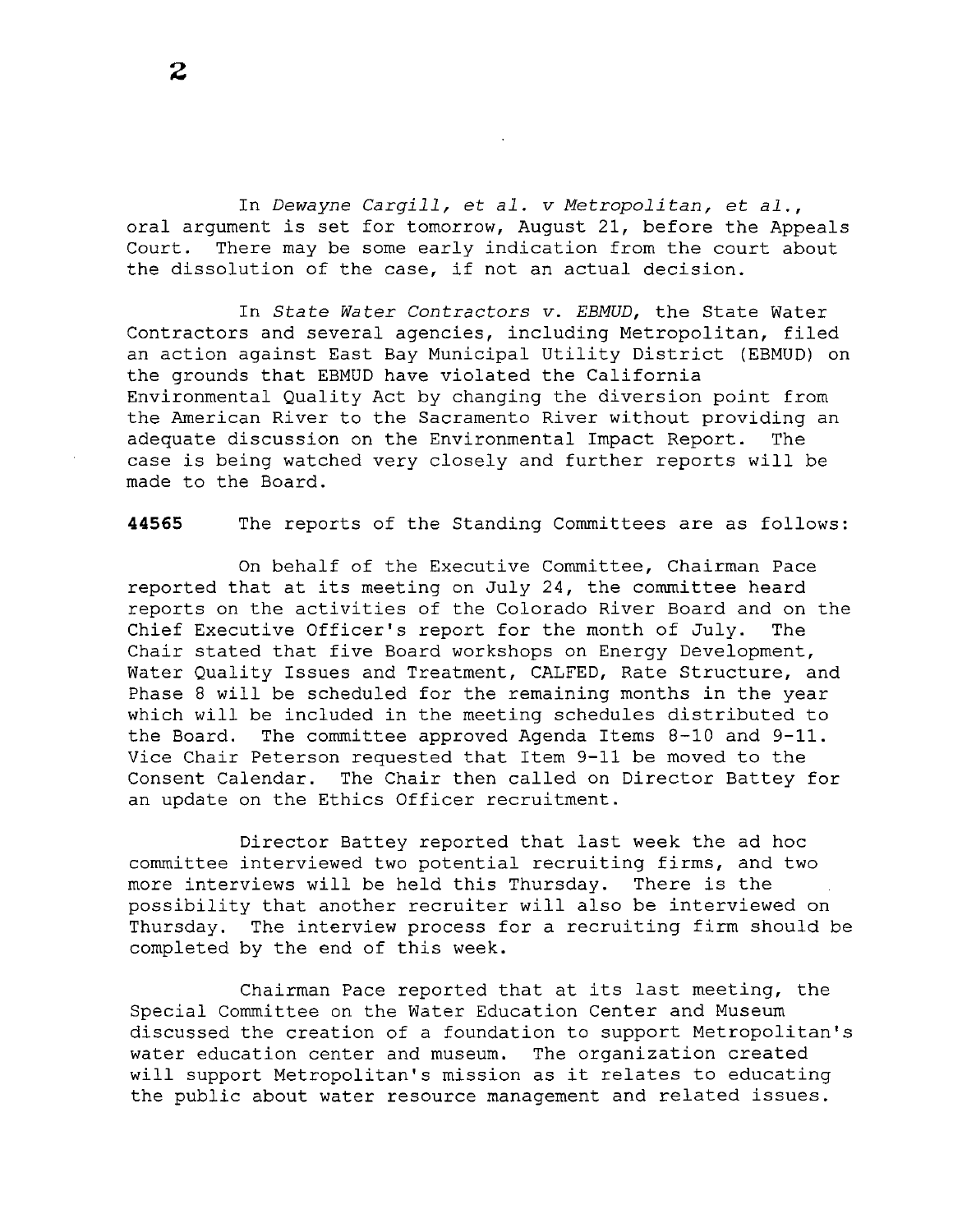It is anticipated that the organization will support these goals through fund-raising and other support activities. The organization will be especially involved with the Water Education Center and Museum at Diamond Valley Lake.

Audit, Budget and Finance Committee Chairman Bannister reported the committee approved Agenda Items 6F-2, 9-4, and 9-5. He requested that Items 9-4 and 9-5 be added to the Consent Calendar. (Item 9-4 was subsequently taken off the Consent Calendar for separate action.) For the Board's information, Director Bannister reported that the committee approved the recommendation of the Audit Subcommittee to commence the recruitment process for a General Auditor utilizing an executive search firm, to consider filling the General Auditor position on an interim basis, and to retain a consulting firm to conduct a review of the Department of the General Auditor. The oral reports on the use of funds above the maximum reserve level and on insurance costs were deferred to the next committee meeting.

Engineering, Operations and Real Property Committee Chairman Barbosa reported the committee approved Agenda Items  $8-2$  through  $8-6$ ,  $9-1$ ,  $9-2$ , and  $9-15$ . He requested Items  $9-1$ , 9-2, and 9-15, be added to the Consent Calendar. Director Barbosa reported that Agenda Item 9-3, boating rules for Diamond Valley Lake (DVL), was deferred until next month. Staff was requested to provide more information to the committee at next month's meeting regarding: (1) Should two-stroke engines of any type be allowed on DVL; (2) In light of the proposed speed restrictions, should there be limits on the horsepower of engines allowed on DVL; (3) Should the existing Board policy be changed to permit use of MTBE-free fuel only; and (4) Development of a sanitation plan addressing restrooms and other water quality issues.

Legal, Claims and Personnel Committee Chairman Morse reported the committee approved Agenda Items 9-11, 9-13, and 9-14 and requested they be added to the Consent Calendar.

Communications, Outreach and Legislation Committee Chair Hansen reported the committee approved Agenda Items 9-10 and 9-12 and requested they be added to the Consent Calendar. Vice President & Manager of External Affairs Ortega gave a brief report on SB 350, the Alpert bill on Metropolitan's reserve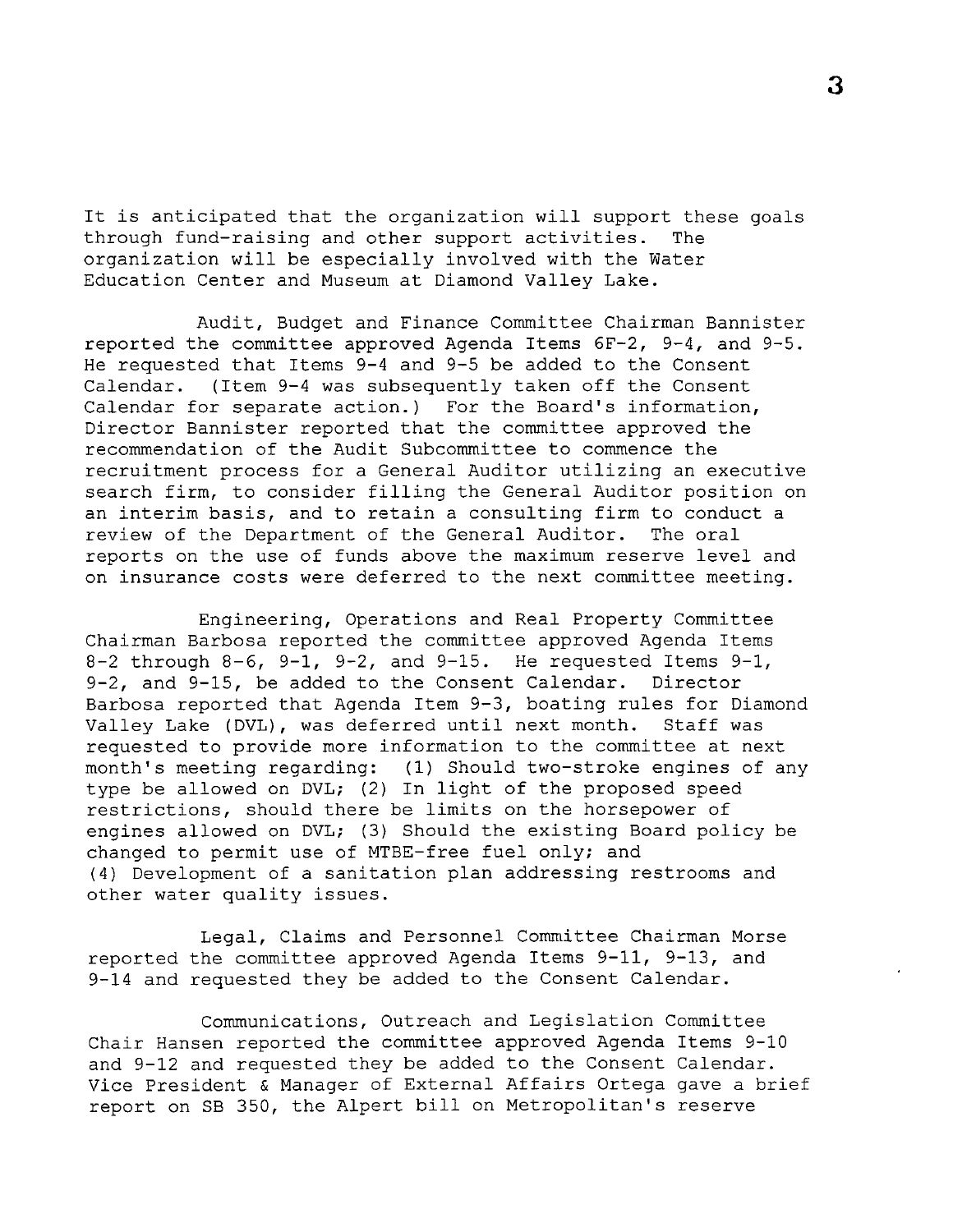funds, and AB 901, Metropolitan's bill to require Urban Water Management Plans to include information about the water quality of source supplies. Director Hansen announced that Senator Costa has scheduled a joint state/federal legislative committee hearing in Metropolitan's Board Room on Friday, August 31, at 10:00 a.m. The focus will be the Colorado River Water Use Plan and CALFED governance issues.

Water Planning, Quality and Resources Committee Chairman Owen reported the committee heard oral reports on Bay-Delta and State Water Project matters, and the Monterey settlement negotiations. The committee approved Agenda Items 8-8, 8-9, 9-6, 9-8, and 9-9. He requested that Items 9-6, 9-8, and 9-9 be added to the Consent Calendar. Director Owen stated that Agenda Item 9-3 was heard by the Engineering, Operations and Real Property Committee and was deferred.

Director Mylne moved, seconded by Director Murph and carried, and the Board approved the Consent Calendar Items, **M.I. 44566** through **M.I. 44586,** as follows:

**45566** The Board adopted the California Environmental Quality Act (CEQA) determinations; authorized Appropriation No. 15369 in the amount of \$1.88 million from the Design/Construction Funds; and delegated to the Chief Executive Officer the authority to award contracts for the recoating and relining of washwater tanks and procurement of equipment, as set forth in the letter signed by the Chief Executive Officer on July 27, 2001.

**45567** Adopted the CEQA determination and authorized (a) Appropriation No. 15373 in the amount of \$920,000 from the Construction Funds; and (b) Appropriation No. 15374 in the amount of \$648,000 from the Construction Funds, both to finance cost for program planning, studies, preliminary design and preparation of environmental documentation for the four Colorado River Aqueduct (CRA) Conveyance Reliability projects and the four CRA Pumping Plant Reliability projects, respectively, as described in the letter signed by the Chief Executive Officer on August 6, 2001.

**44568** Adopted the CEQA documentation and authorized the Chief Executive Officer to enter into separate three-year agreements with Moody International Inc., Robert W. Hunt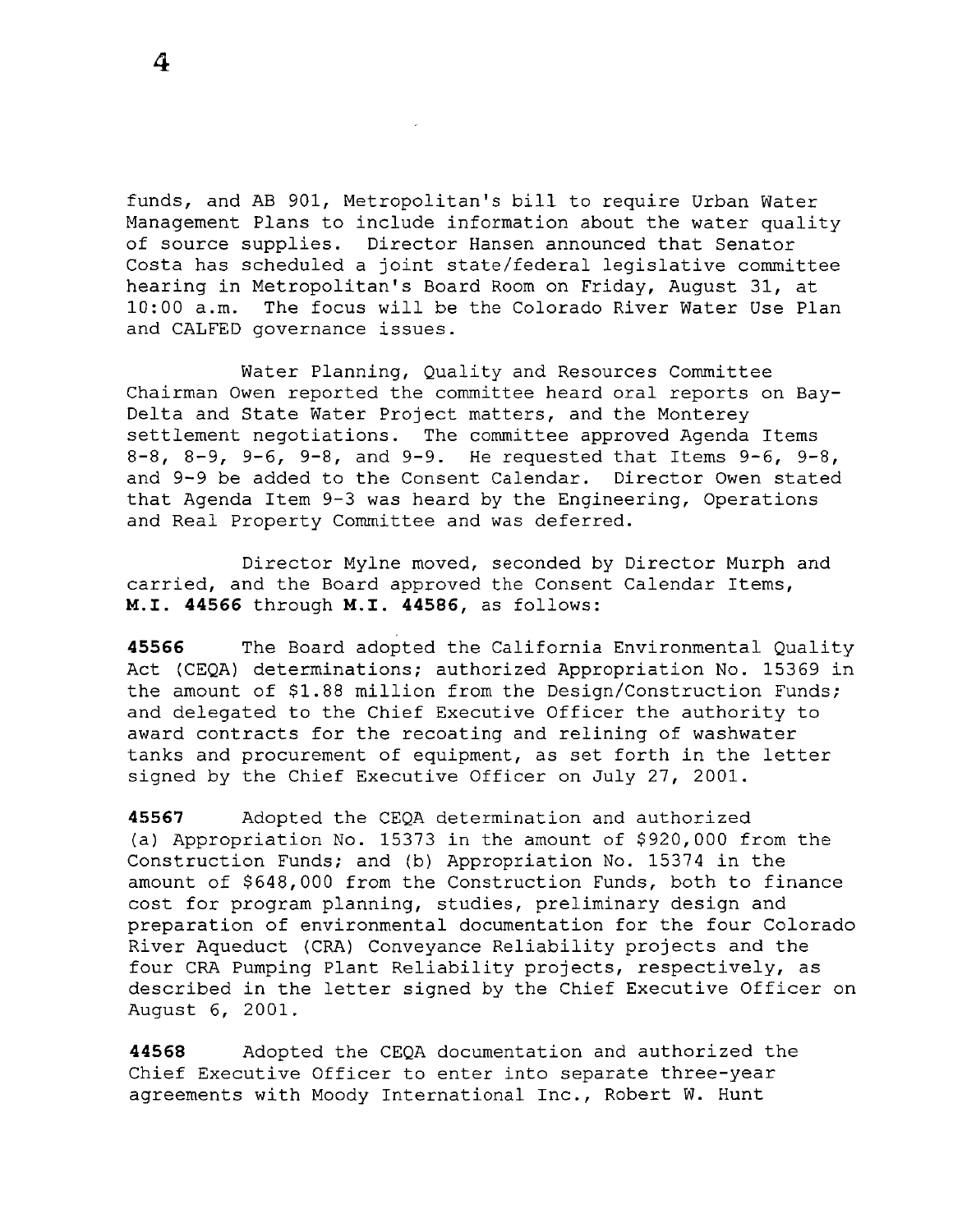Company, and United Inspection & Testing Inc., to provide fabrication inspection, materials testing and non-destructive testing services in accordance with the competitive process under Request for Proposals No. 437, as set forth in the letter , signed by the Chief Executive Officer on August 3, 2001. The signed by the Chief Executive Officer on August 3, 2001. total amount of all three agreements shall not exceed \$500,000<br>per year. The Chief Executive Officer shall have the authorit The Chief Executive Officer shall have the authority to amend the contract amounts with each consultant, as needed, provided the total for all three contracts does not exceed \$500,000 per year.

**44569** Adopted the CEQA determination and delegated authority to the Chief Executive Officer to award purchase contracts exceeding \$250,000 for budgeted replacement of outdated Supervisory Control and Data Acquisition equipment, with this option having the lowest overall cost, as set forth in the letter signed by the Chief Executive Officer on July 27, 2001.

**44570** Adopted the CEQA determination and delegated authority to award a professional services contract exceeding \$250,000 for the Information Technology Strategic Plan (ITSP), as set forth in the letter signed by the Chief Executive Officer on August 3, 2001. This option provides negotiating leverage to achieve the best pricing and contract terms. It also expedites completion of the ITSP by enabling the Chief Executive Officer to award the contract immediately after negotiations are complete and the contract is finalized.

**44571** Adopted the CEQA determination and (a) authorized the Chief Executive Officer to execute Water Code Section 12562(b) Funding Agreement with the Department of Water Resources; and (b) adopted **Reso1ution 8764** in support of the Hayfield Groundwater Storage Project, as set forth in the letter signed by the Chief Executive Officer on August 3, 2001, said Resolution entitled:

**RESOLUTION OF THE BOARD OF DIRECTORS OF THE METROPOLITAN WATER DISTRICT OF SOUTHERN CALIFORNIA ACCEPTING FUNDING PURSUANT TO WATER CODE SECTION 12562(b) FOR HAYFIELD GROUNDWATER STORAGE PROJECT**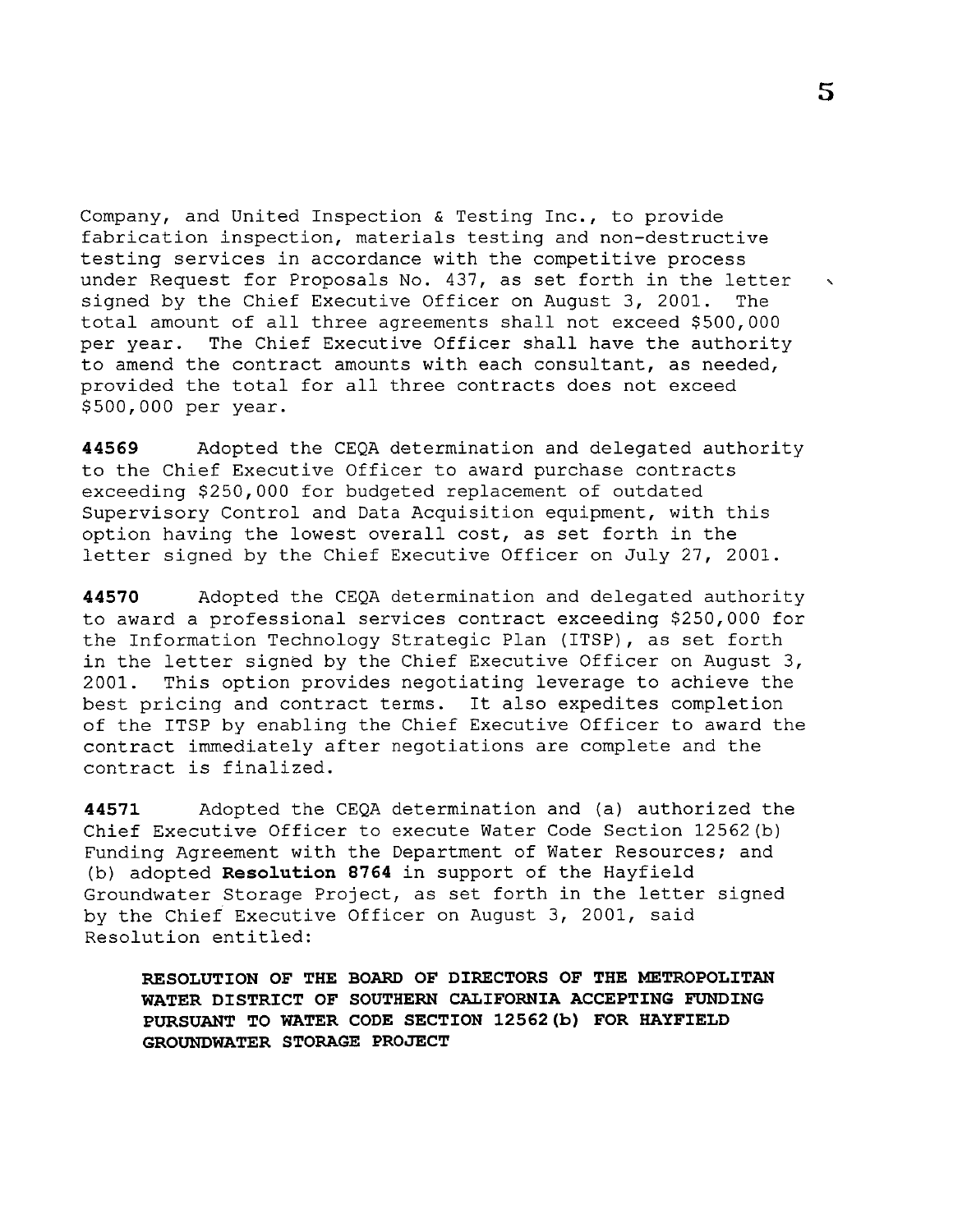**44572** Adopted the CEQA determination and authorized increasing Appropriation No. 15301 (No. 4) by \$1,604,000 to a total of \$6,290,600 from the Pay-As-You-Go Fund, for the fifth year funding of the Desalination Research and Innovation Partnership, as set forth in the letter signed by the Chief Executive Officer on July 27, 2001.

**44573** The Board adopted the CEQA determination and (a) granted conditional approval, as defined in the Metropolitan Water District Administrative Code Section 3100(b), for Annexation No. 75 concurrently to Calleguas Municipal Water District and Metropolitan, conditioned upon receipt in full of annexation fee of \$21,697.96 to Metropolitan if subject annexation is completed by December 31, 2001, or if completed after said date, at the then current annexation charge rate; (b) approved Calleguas' proposed Plan for Implementing Water Use Efficiency Guidelines; and (c) adopted **Resolution 8765,** the resolution of intention to impose water standby charges within the proposed annexation territory, as set forth in the letter signed by the Chief Executive Officer on July 27, 2001, said Resolution entitled:

**RESOLUTION OF THE BOARD OF DIRECTORS OF THE METROPOLITAN WATER DISTRICT OF SOUTHERN CALIFORNIA GIVING NOTICE OF INTENTION TO IMPOSE WATER STANDBY CHARGES CONTINGENT UPON ANNEXATION** 

Director Grandsen requested to be recorded as abstaining

**44574** The Chair reported that Agenda Item 8-11, the creation of a Foundation for the Southern California Water Education Center, has been deferred to the September meeting.

**44575** Adopted the CEQA determination and authorized \$1.2 million in extra work orders for the Riverside Badlands Tunnel construction contract of the Inland Feeder Program, as set forth in the confidential letter signed by the Chief Executive Officer on July 27, 2001.

Directors Ball, Lewis, and Parker requested to be recorded as voting no.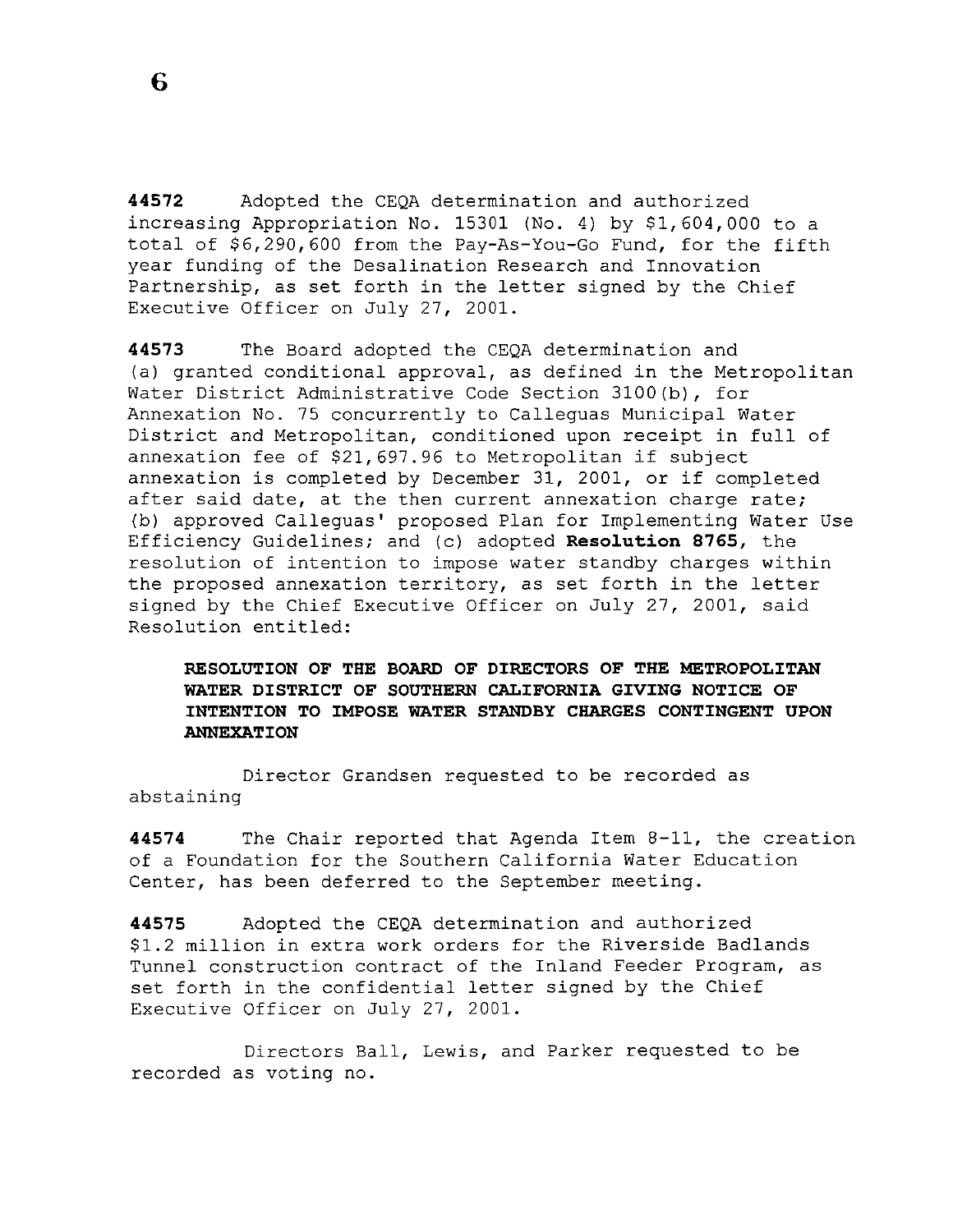**44576** The Board adopted the CEQA determinations and authorized (a) Appropriation No. 15371 in the amount of \$6,300,000 from the Construction Funds to finance four Capital Investment Plan projects for the Joseph Jensen Filtration Plant Improvements Program; (b) the Chief Executive Officer to have all work performed; and (c) delegated to the Chief Executive Officer the authority to award contracts for the ferric chloride retrofit, replacing washwater return pump drives, repairing Module No. 1 traveling bridges, and conducting studies and investigations as described in the letter signed by the Chief Executive Officer on July 27, 2001.

**44577** Adopted the CEQA determination and authorized (a) an additional \$4 million over three years to allow Metropolitan's Commercial, Industrial and Institutional Pilot Regional Conservation Program to continue until February 2004; (b) an increase in the O&M budget of \$1.3 million for fiscal year 2001/02; and (c) the maximum incentive rates listed in Attachment 2 of the letter signed by the Chief Executive Officer on August 3, 2001.

**44578** Adopted the CEQA determination and approved implementation of the Seawater Desalination Program and Administrative Guidelines, as set forth in the letter signed by the Chief Executive Officer on August 2, 2001.

**44579** Adopted the CEQA determination and authorized the Chief Executive Officer to enter into an agreement with the U.S. Bureau of Reclamation and San Diego County Water Authority which establishes a funding mechanism and allocates responsibilities to the Bureau to implement the Environmental Measures for lower Colorado River water transfers as described in the letter signed by the Chief Executive Officer on August 6, 2001.

**44580** Adopted the CEQA determination and authorized the Chief Executive Officer to pursue water management activities with the Kings River Water Association based on the principles in Attachment 1 to the letter signed by the Chief Executive Officer on July 27, 2001.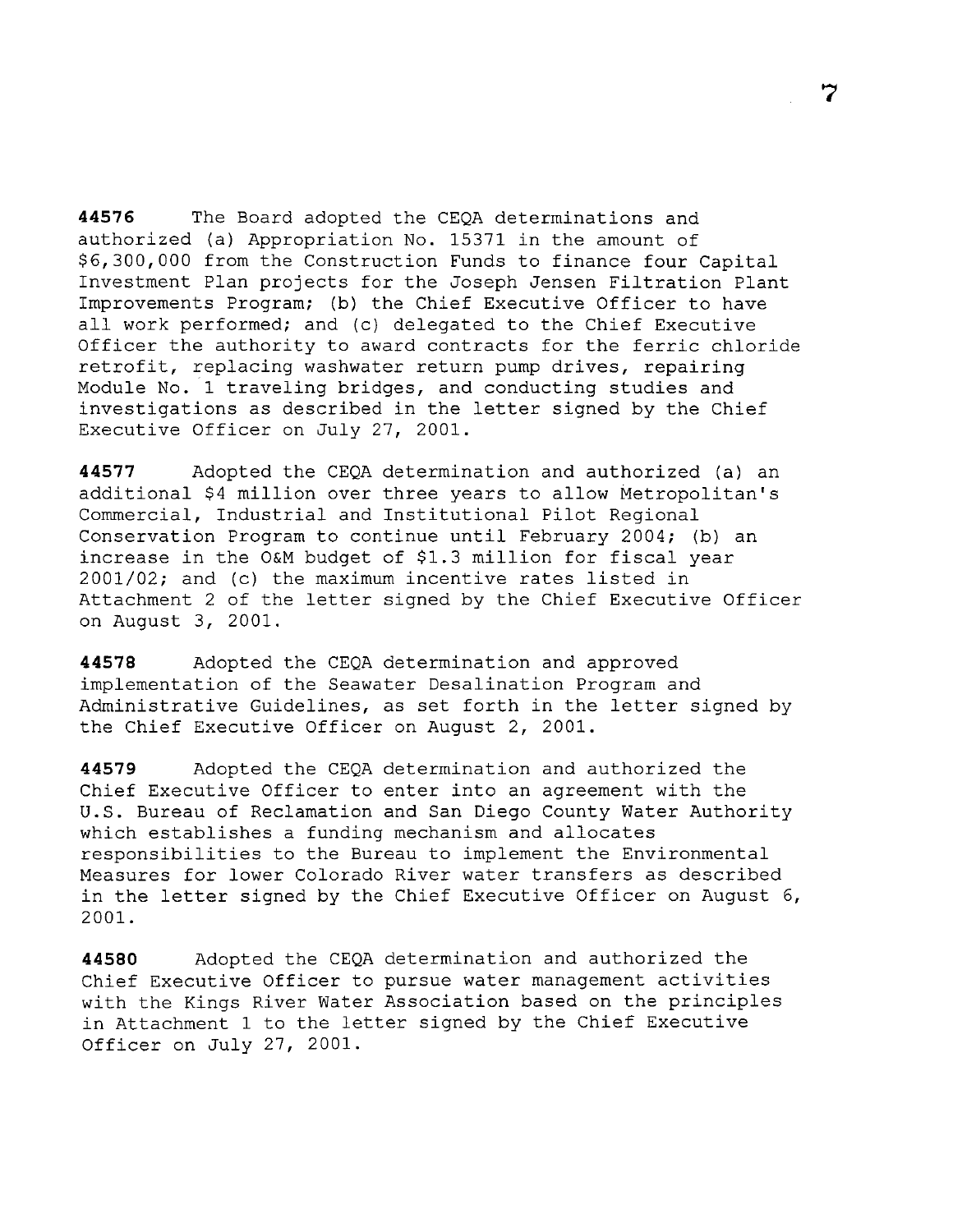**44581** Adopted the CEQA determination and **Resolution 8766** in support of legislation to assist in implementation of the Quantification Settlement Agreement, California's Colorado River Water Use Plan, and reclamation of the Salton Sea, as set forth in the letter signed by the Chief Executive Officer on August 6, 2001; said Resolution entitled:

**RESOLUTION OF THE BOARD OF DIRECTORS OF THE METROPOLITAN WATER DISTRICT OF SOUTHERN CALIFORNIA IN SUPPORT OF LEGISLATION TO ASSIST IN IMPLEMENTATION OF THE QUANTIFICATION SETTLEMENT AGREEMENT, CALIFORNIA'S COLORADO RIVER WATER USE PLAN, AND RECLAMATION OF THE SALTON SEA** 

**44582** Adopted the CEQA determination and the proposed revisions to the Metropolitan Water District Administrative Code regarding new committee structure, contract authority, and related cleanup items, as set forth in the letter signed by the General Counsel on July 20, 2001.

**44583** Adopted the CEQA determination and authorized Metropolitan to support Assembly Bill 978 (Steinberg-Sacramento), the Native American Graves Protection and Repatriation Act of 2001, as set forth in the letter signed by the Chief Executive Officer on August 3, 2001.

**44584** Adopted the CEQA determination and authorized settlement of pending equal employment opportunity complaints, as set forth in the confidential letter jointly signed by the Chief Executive Officer and the General Counsel on August 10, 2001.

**44585** Adopted the CEQA determination and approved amendment of contract for legal services with McCutchen, Doyle, Brown & Enersen, LLP in *San Diego County Water Authority v. Metropolitan Water District,* et *al.,* San Francisco Superior Court Case No. 320217 (Preferential Rights), as set forth in the confidential letter signed by the General Counsel on August 8, 2001.

Directors Ball, Lewis, and Parker requested to be recorded as abstaining.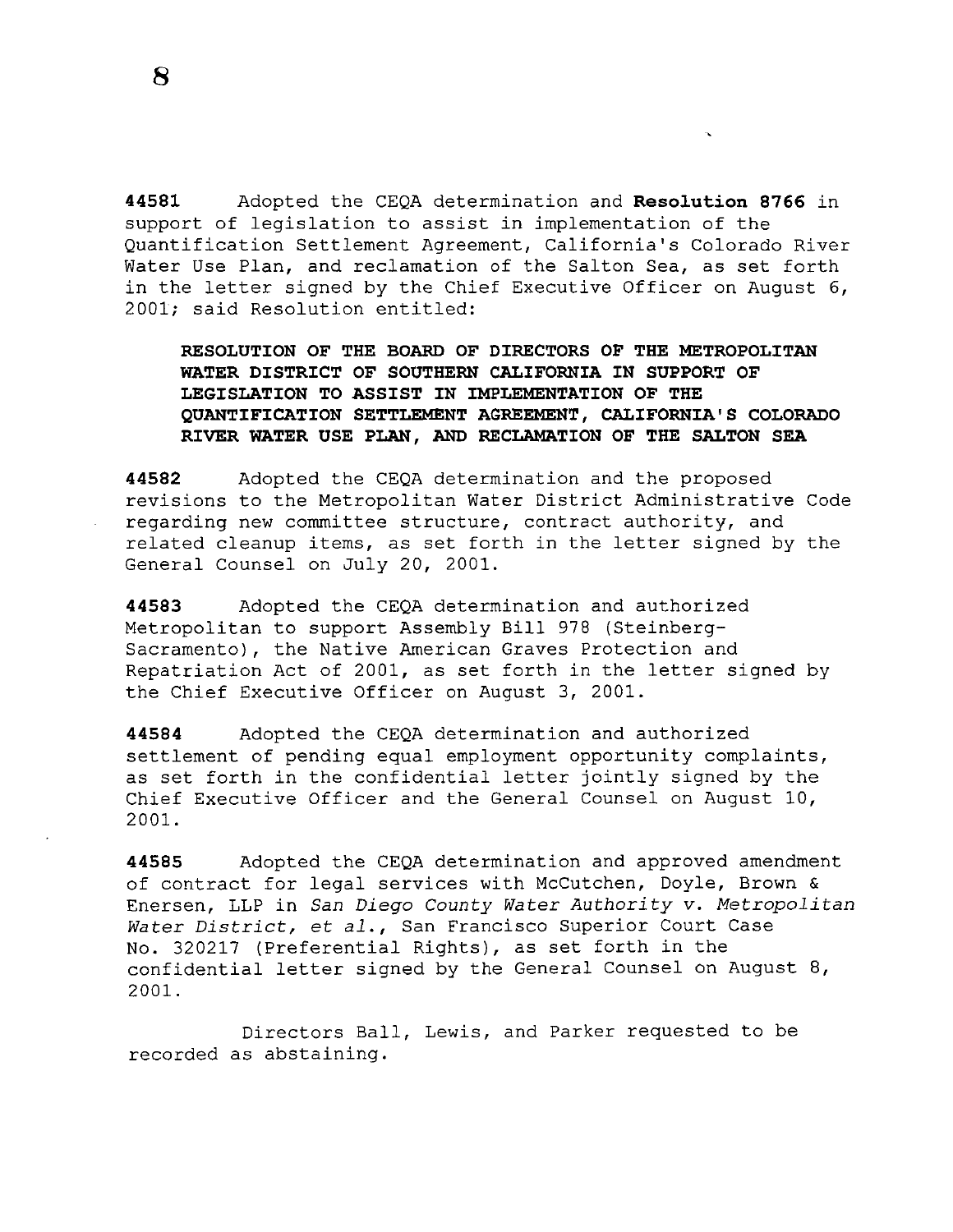**44586** Adopted the CEQA determination and authorized submittal of an offer to purchase 16,344 acres of land owned by San Diego Gas & Electric Company located in the Palo Verde Valley, as set forth in the confidential letter signed by the Chief Executive Officer on August 15, 2001.

Director Mejia requested to be recorded as abstaining.

**44587** Audit, Budget and Finance Committee Chairman Bannister moved, seconded by Director Hansen, that the Board adopt the CEQA determination and adopt the modified form of Interest Rate Swap Resolution **(Resolution 8767)** to approve the execution of a \$200 million notional amount fixed to floating interest rate swap transaction. Section 2.01 of this resolution was modified to read ''The 2001 Swaps shall consist of an interest rate swap agreement with Bear Stearns Financial Products Inc. and an interest rate swap agreement with UBS AG, and/or other such eligible banking firms as the Ad Hoc Committee shall in its sole discretion designate in accordance with the terms of this Resolution."; said Resolution entitled:

**RESOLUTION OF THE BOARD OF DIRECTORS OF THE METROPOLITAN WATER DISTRICT OF SOUTHERN CALIFORNIA APPROVING CERTAIN INTEREST RATE SWAP AGREEMENTS IN CONNECTION WITH THE CARRYING OF WATER REVENUE BONDS** 

The Chair called for a vote on the motion.

The following is a record of the vote on the motion:

Ayes: Anaheim (Dir. Stanton, 2,159 votes), Burbank (Dir. Battey, 1,061 votes), Calleguas Municipal Water District (Dir. Grandsen, 4,611 votes), Central Basin Municipal Water District (Dirs. Morse and Pace, 6,805 votes), Compton (Dir. Murph, 193 votes), Eastern Municipal Water District (Dir. Ashley, 2,314 votes), Foothill Municipal Water District (Dir. Edwards, 728 votes), Glendale (Dir. Rez, 1,353 votes), Las Virgenes Municipal Water District (Dir. Peterson, 1,101 votes), Long Beach, (Dir. Hansen, 2,045 votes), Los Angeles (Ayes:<br>Dirs. Luddy and Wein. Absent: Dirs. Castro and Herman. 22,777 Dirs. Luddy and Wein. Absent: Dirs. Castro and Herman. votes), Municipal Water District of Orange County (Dirs. Bannister, Foley, Owen, and Swan, 19,827 votes), Pasadena (Dir. Brick, 1,098 votes), San Diego County Water Authority (Ayes: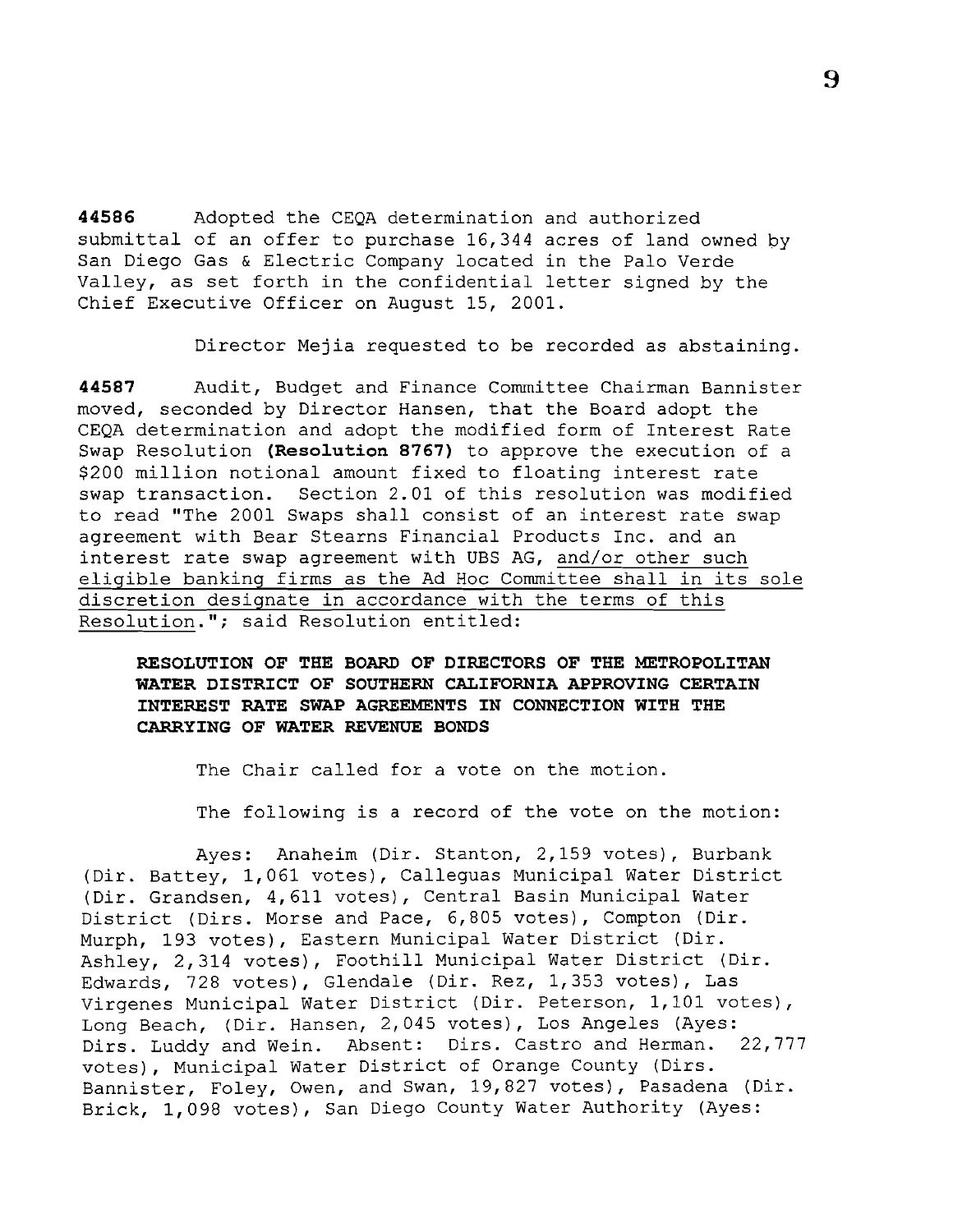Dirs. Ball, Lewis, and Parker. Absent: Dir. Krauel. 19,761 votes), San Fernando (Dir. Mejia, 88 votes), Santa Ana (Dir. Coughran, 1,291 votes), Santa Monica (Dir. Abdo, 1,344 votes), Three Valleys Municipal Water District (Dir. Barbosa, 3,024 votes), Torrance (Dir. Wright, 1,407 votes), Upper San Gabriel Valley Municipal Water District (Dir. Fellow, 4,296 votes), West Basin Municipal Water District (Dirs. Little and Murray, 8,086 votes), Western Municipal Water District of Riverside County (Dir. Mylne, 3,627 votes). Total 108,996 votes.

Noes: None.

Absent: Beverly Hills (Dir. Harris, 1,183 votes), Fullerton (Dir. Blake, 822 votes), Inland Empire Utilities Agency (Dir. Troxel, 4,056 votes), San Marino (Dir. Morris, 250 votes). Total 6,311 votes.

The Chair declared **Resolution 8767** adopted by a vote of 108,996 ayes and 6,311 absent, representing more than the required two-thirds vote.

**44588** The following communications were submitted to the Board for information:

- a. Status report for the Inland Feeder Project for the month ending June 2001, signed by the Chief Executive Officer on August 3, 2001.
- b. Letter of the Chief Executive Officer signed on August 3, 2001, reporting on efforts regarding FERC relicensing of the Oroville Facilities.

**44589** At 3:09p.m., the Chair called a public hearing to receive comments on the proposed standby charge for 71<sup>st</sup> Fringe Area annexation to Eastern Municipal Water District.

No members of the public responded; and after tabulation of the ballots was completed, and with no protests filed, the Chair closed the public hearing at  $3:10$  p.m.